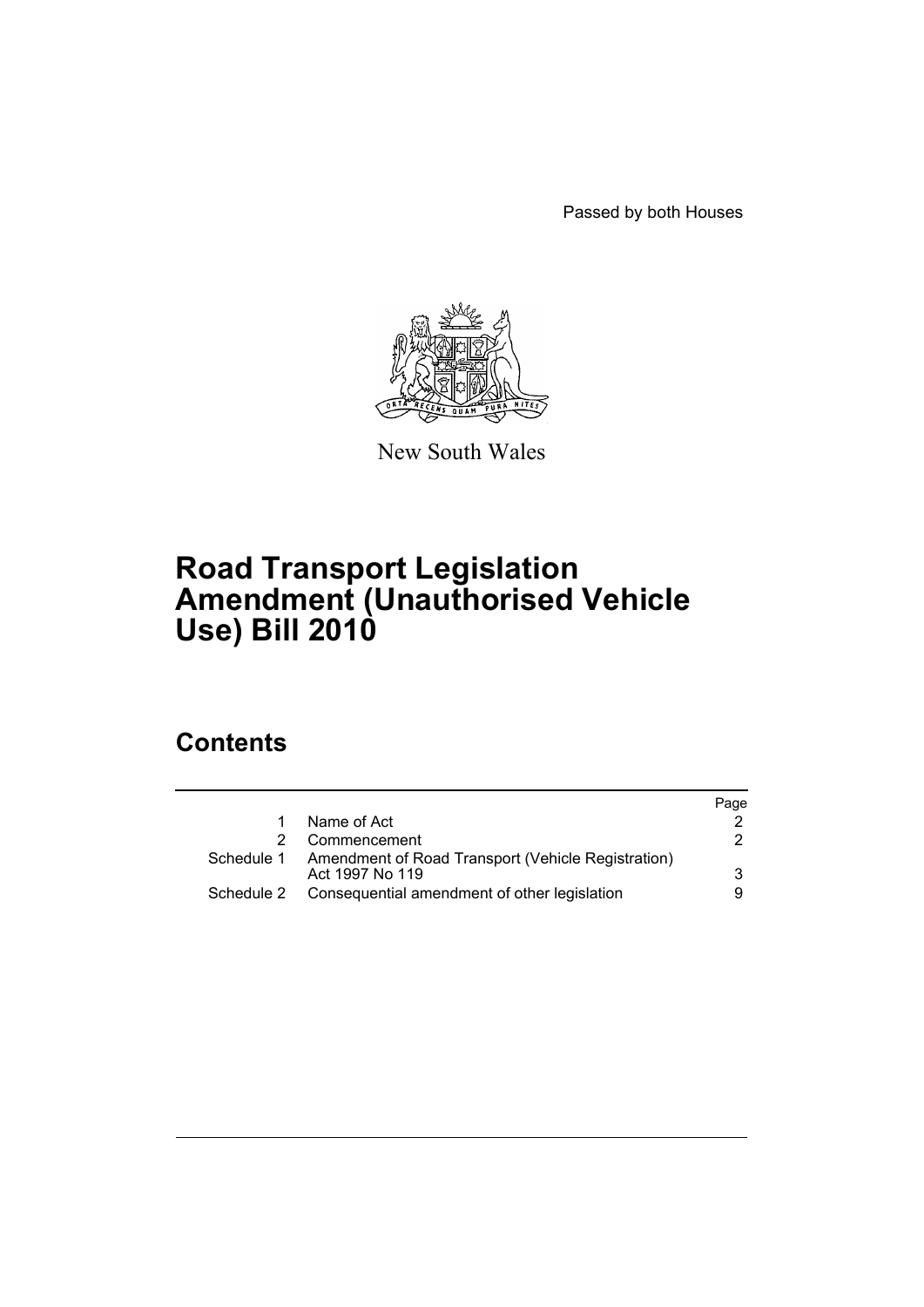*I certify that this public bill, which originated in the Legislative Assembly, has finally passed the Legislative Council and the Legislative Assembly of New South Wales.*

> *Clerk of the Legislative Assembly. Legislative Assembly, Sydney, , 2010*



New South Wales

# **Road Transport Legislation Amendment (Unauthorised Vehicle Use) Bill 2010**

Act No , 2010

An Act to amend the *Road Transport (Vehicle Registration) Act 1997* concerning registered operators of vehicles and the detection of offences involving unauthorised vehicle use; and to make consequential amendments to certain other legislation.

*I have examined this bill and find it to correspond in all respects with the bill as finally passed by both Houses.*

*Assistant Speaker of the Legislative Assembly.*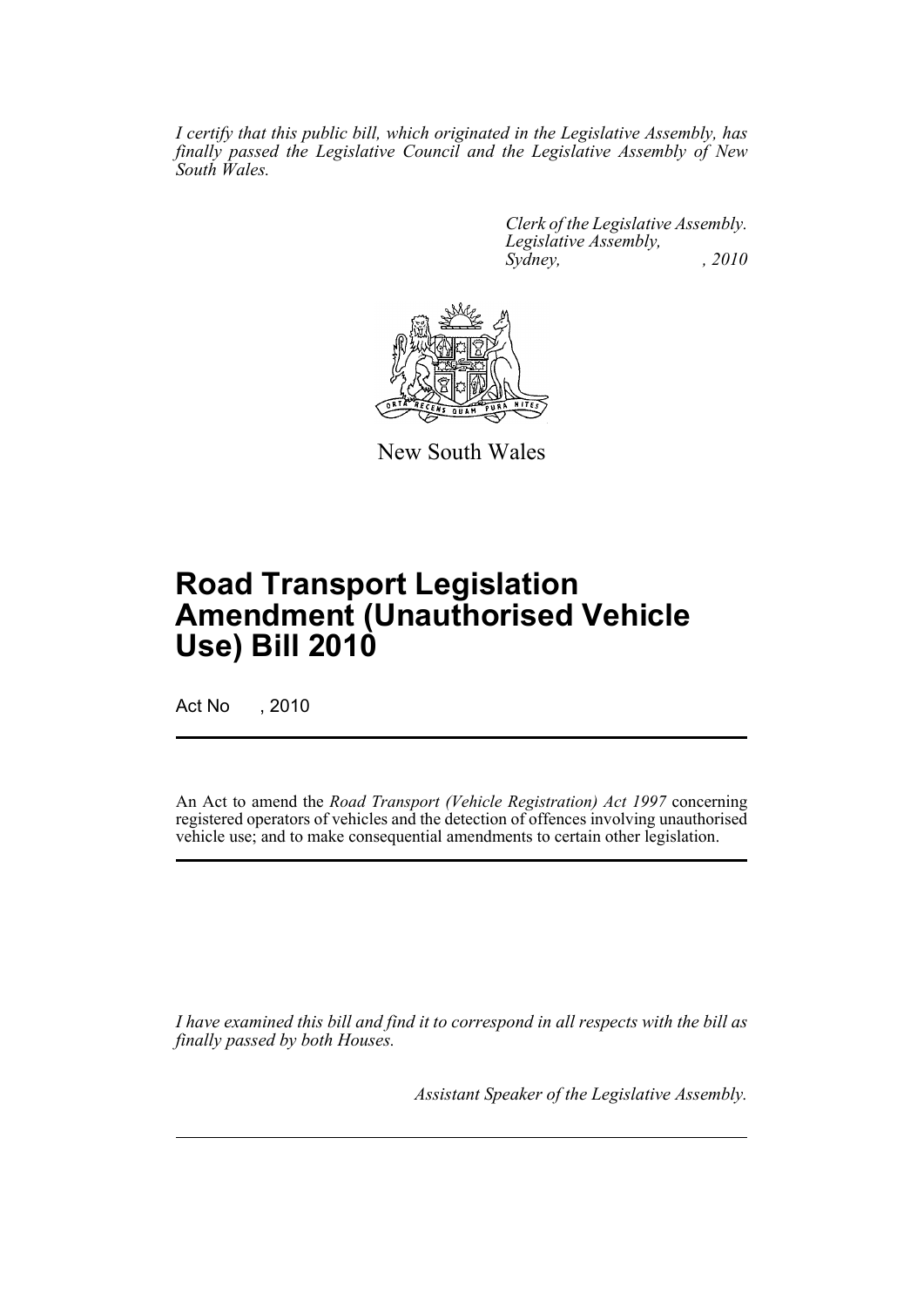#### <span id="page-2-0"></span>**The Legislature of New South Wales enacts:**

#### **1 Name of Act**

This Act is the *Road Transport Legislation Amendment (Unauthorised Vehicle Use) Act 2010*.

#### <span id="page-2-1"></span>**2 Commencement**

This Act commences on a day or days to be appointed by proclamation.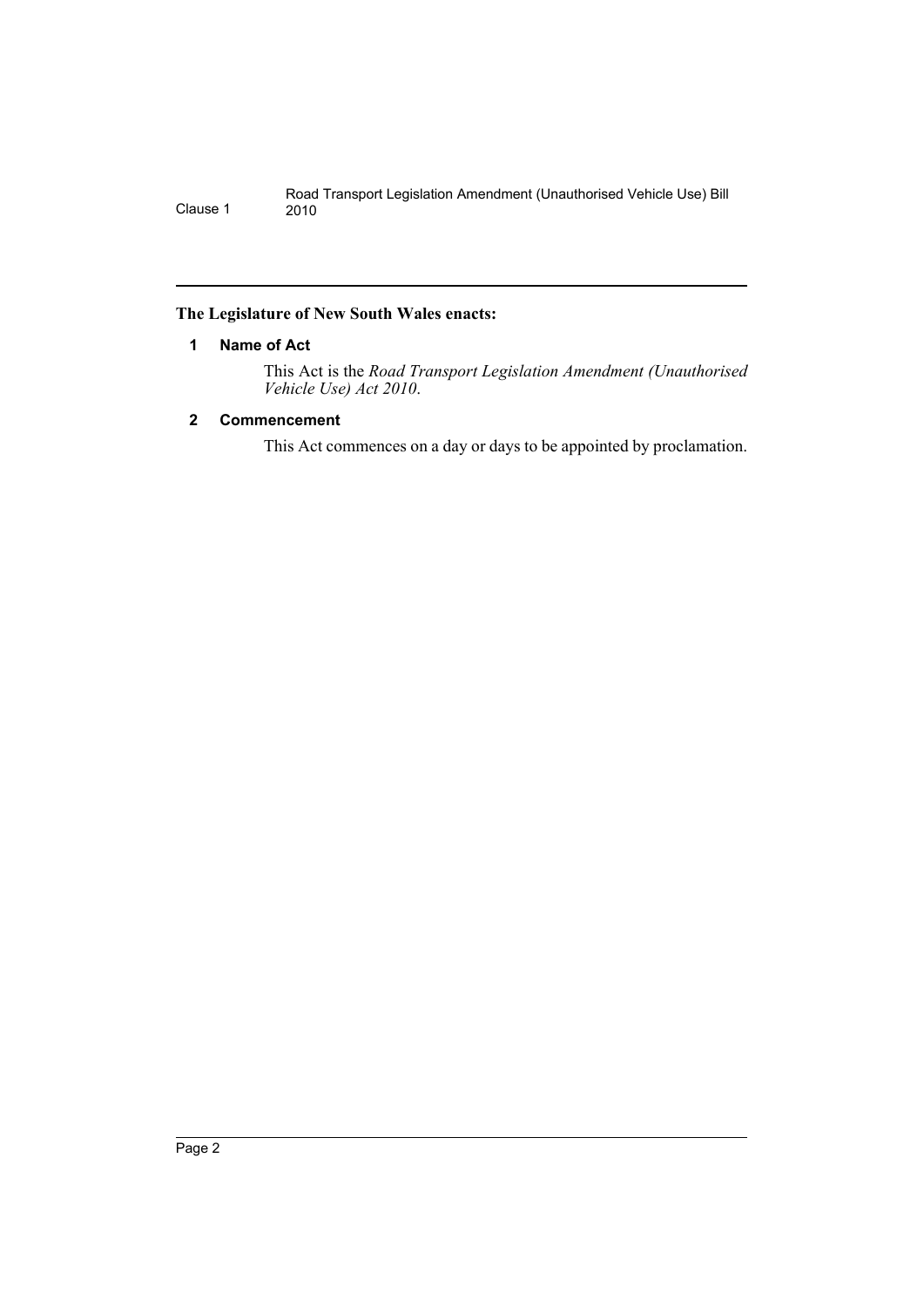Amendment of Road Transport (Vehicle Registration) Act 1997 No 119 Schedule 1

## <span id="page-3-0"></span>**Schedule 1 Amendment of Road Transport (Vehicle Registration) Act 1997 No 119**

#### **[1] Section 4 Definitions**

Insert at the end of the definition of *garage address*: **Note.** See section 10 concerning the number of registered operators for a registrable vehicle that may be recorded in the Register.

#### **[2] Section 4, definition of "Register"**

Omit "the regulations". Insert instead "this Act".

#### **[3] Section 7 Functions of Authority**

Omit "the regulations" from section 7 (1) (b). Insert instead "this Act".

#### **[4] Section 7 (2)–(4)**

Omit the subsections.

#### **[5] Section 10**

Omit sections 10 and 11. Insert instead:

#### **10 Maintenance of the Register**

#### (1) **Register to be maintained in accordance with regulations**

Subject to this section, the Register is to be maintained in accordance with the regulations.

#### (2) **Register does not provide evidence of title**

The Register does not provide evidence of title to any registrable vehicle.

#### (3) **Security of information in Register**

The Authority must ensure that the information in the Register that is of a personal nature or that has commercial sensitivity for the person about whom it is kept is not released except as provided by the regulations or under another law.

#### (4) **Recording of names of registered operators**

The Authority may:

(a) in the case of a transitional registrable vehicle—continue to record in the Register the names of not more than 2 persons as being responsible for the vehicle, or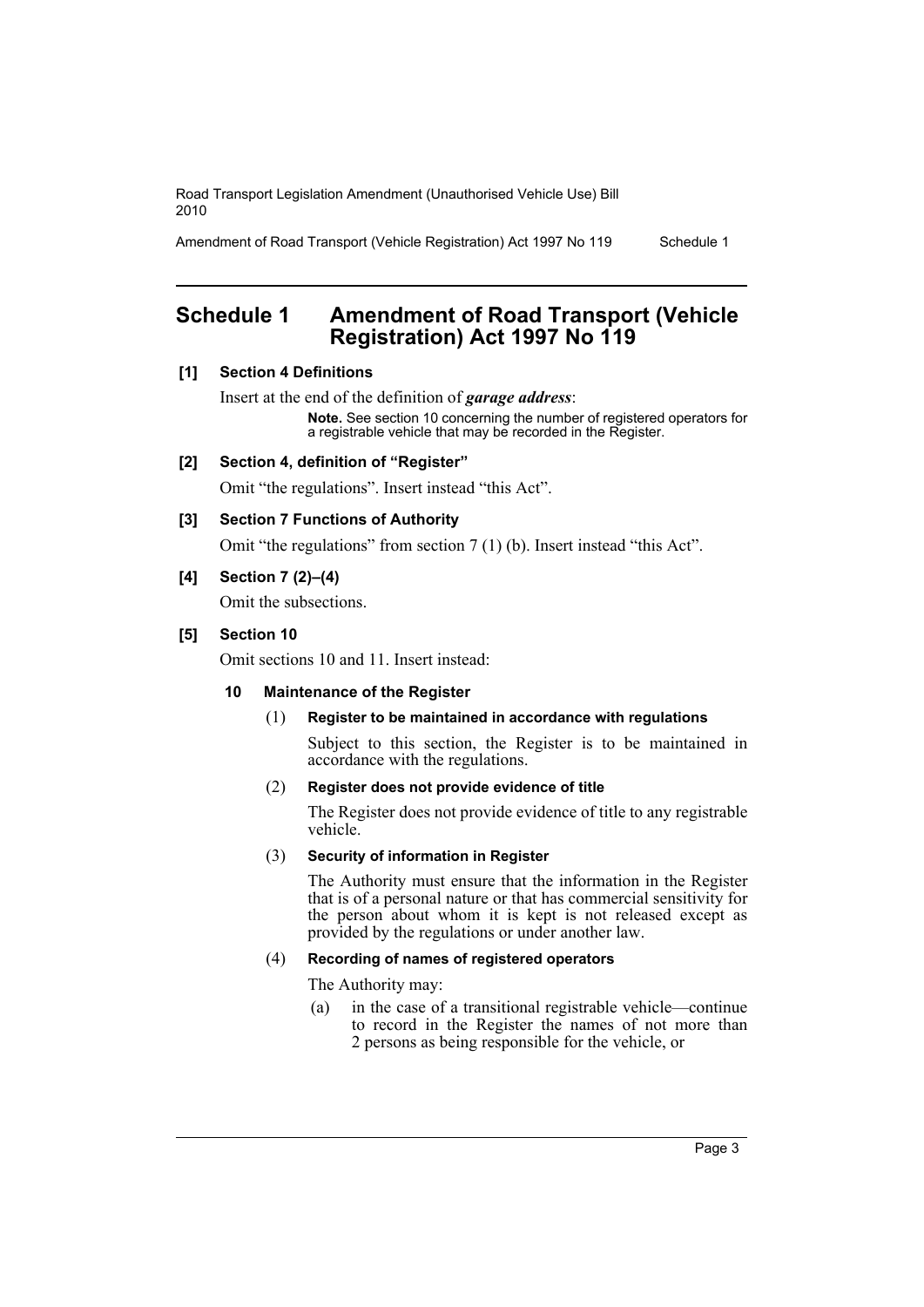Schedule 1 Amendment of Road Transport (Vehicle Registration) Act 1997 No 119

(b) in the case of any other registrable vehicle—record in the Register the name of only one person as being responsible for the vehicle.

**Note.** Section 4 defines a *registered operator* of a registrable vehicle to mean a person recorded in the Register as a person responsible for the vehicle.

- (5) A registrable vehicle is a *transitional registrable vehicle* if:
	- (a) 2 persons were recorded in the Register as being responsible for the vehicle immediately before the commencement of this section, and
	- (b) the vehicle has not ceased to be a transitional registrable vehicle since that time.
- (6) A registrable vehicle *ceases to be a transitional registrable vehicle* on the occurrence of any of the following:
	- (a) the transfer of the registration of the vehicle,
	- (b) the cancellation or surrender of the registration of the vehicle,
	- (c) if the registration of the vehicle has expired and the period within which the registration may be renewed has also expired.
- (7) If more than one person is recorded as a registered operator of a transitional registrable vehicle, a reference in any relevant legislation to the registered operator of a registrable vehicle within the meaning of this Act is taken (subject to any regulations made for the purposes of subsection  $(3)$  to include a reference to each registered operator of the transitional registrable vehicle.
- (8) The regulations may provide for the determination of the respective rights, liabilities and obligations of each registered operator of a transitional registrable vehicle under any relevant legislation.

#### (9) **Other information that may be included in Register**

The Register may include information notified to the Authority under this Act and such other information as the Authority considers appropriate.

#### (10) **Register may be kept as computer database or other form**

The Register may be kept in the form of, or as part of, a computer database or in such other form as the Authority considers appropriate.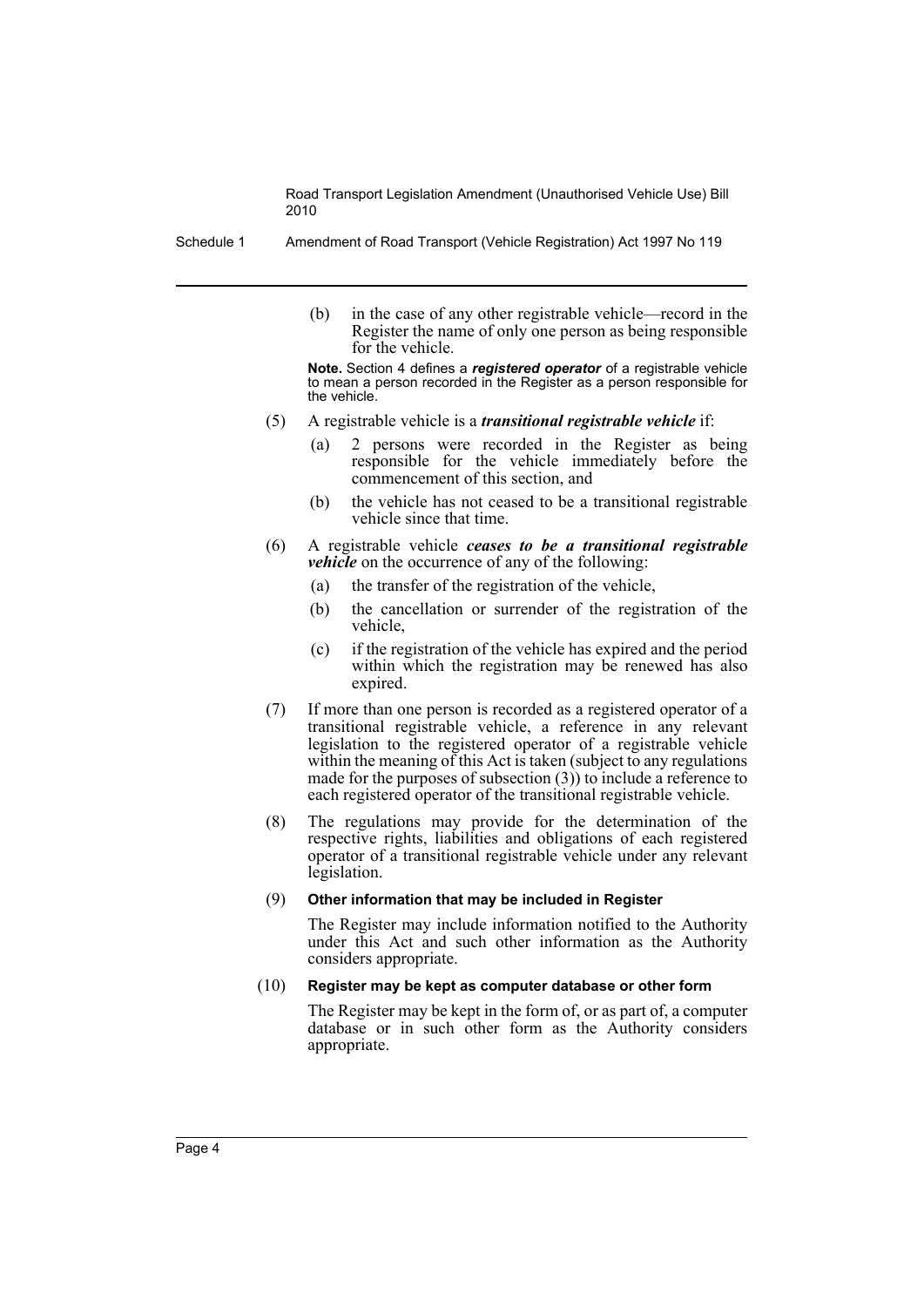Amendment of Road Transport (Vehicle Registration) Act 1997 No 119 Schedule 1

#### (11) **Correction of Register**

Without limiting section 7 or any other provision of this section. the Authority may correct any mistake, error or omission in the Register subject to the requirements (if any) of the regulations.

#### (12) **Definition**

In this section:

*relevant legislation* means:

- (a) a provision of this Act (or a provision of a regulation made under this Act), or
- (b) a provision of any other Act (or a provision of a statutory rule made under any other Act) concerned with the registered operator of a registrable vehicle within the meaning of this Act.

#### **[6] Section 22C**

Insert after section 22B:

#### **22C Photographic evidence of unauthorised vehicle use**

- (1) This section applies to proceedings for any of the following offences (an *unauthorised vehicle use offence*):
	- (a) an offence against section 18 (Prohibition on using unregistered registrable vehicles),
	- (b) an offence against section 8 (Offence of using uninsured motor vehicle on road) of the *Motor Accidents Compensation Act 1999*,
	- (c) an offence against the regulations involving a prohibited use of a registrable vehicle that is prescribed by the regulations for the purposes of this section.
- (2) A photograph of a vehicle taken by an approved camera device that is evidence under the evidence use provisions for the device of an offence to which those provisions ordinarily apply may also be tendered in evidence under this section in proceedings for an unauthorised vehicle use offence involving the vehicle.

**Note.** For example, a photograph taken by an approved camera detection device that is evidence of a traffic light offence under section 57 of the *Road Transport (Safety and Traffic Management) Act 1999* may also be tendered in evidence in proceedings for an unauthorised vehicle use offence involving the same vehicle.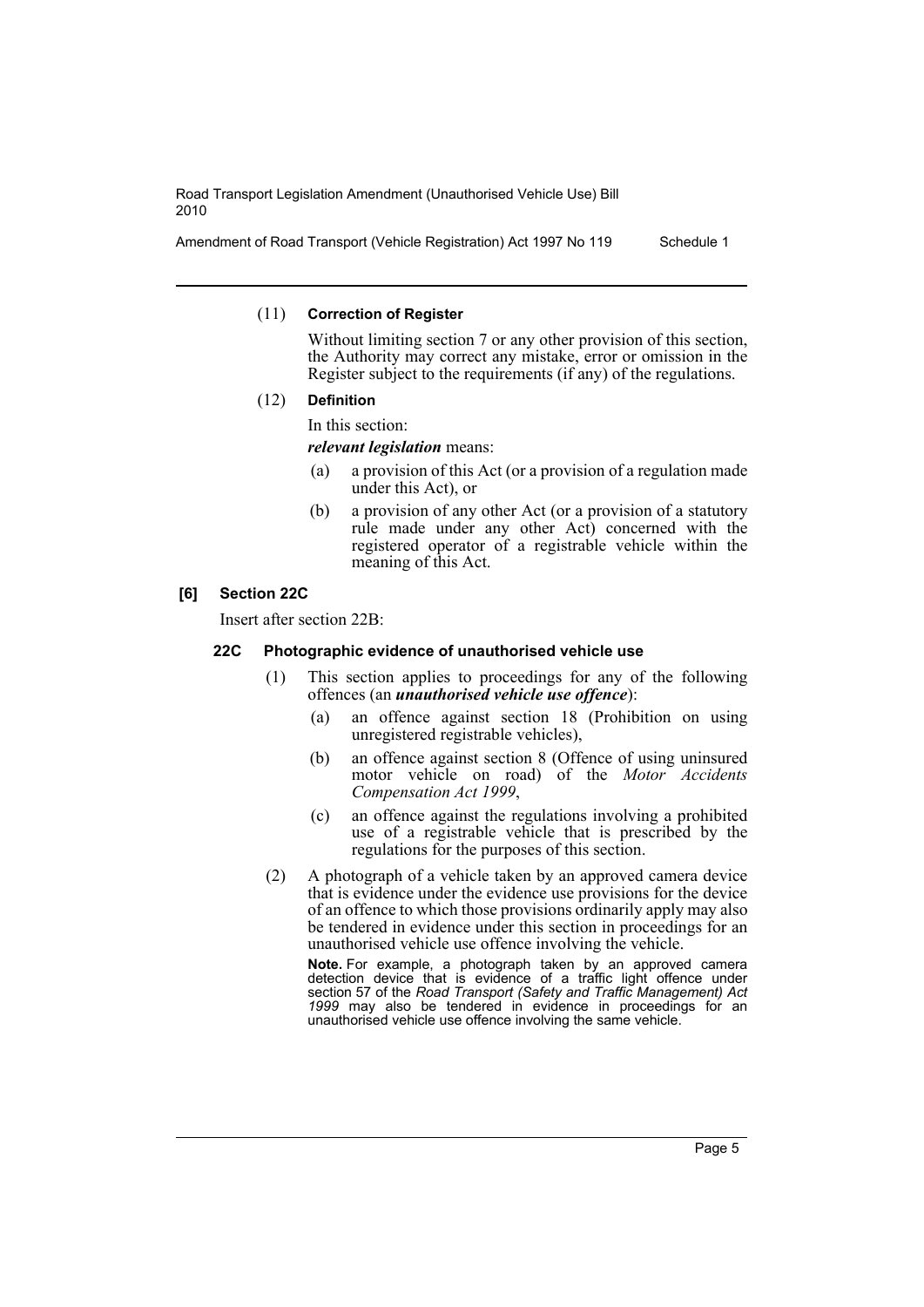Schedule 1 Amendment of Road Transport (Vehicle Registration) Act 1997 No 119

(3) For this purpose, the evidence use provisions for the approved camera device are taken to apply in relation to the tendering, admission and use in evidence of such a photograph as if the provisions extended to proceedings for an unauthorised vehicle use offence as well as to proceedings for an offence to which the provisions ordinarily apply.

**Note.** Evidence use provisions for approved camera devices usually make provision for the admission of photographs taken by such devices in specified kinds of proceedings and for the use of evidence derived from such photographs. These provisions also usually require the provision of certificate evidence concerning the inspection or testing of the devices.

- (4) Nothing in this section prevents a photograph taken by an approved camera device being tendered and used in evidence both in proceedings for an unauthorised vehicle use offence and proceedings for an offence to which the evidence use provisions for the device ordinarily apply.
- (5) In this section:

*approved average speed detection device*, *approved camera detection device*, *approved camera recording device* and *approved traffic lane camera device* have the same meanings as in the *Road Transport (Safety and Traffic Management) Act 1999*.

*approved camera device* means any of the following:

- (a) an approved average speed detection device,
- (b) an approved camera detection device,
- (c) an approved camera recording device,
- (d) an approved traffic lane camera device,
- (e) an approved toll camera.

*approved toll camera* has the same meaning as in section 250A of the *Roads Act 1993*.

*evidence use provisions* for an approved camera device means:

- (a) if the device is an approved average speed detection device—the provisions of section 47B of the *Road Transport (Safety and Traffic Management) Act 1999* (and section 73A of that Act in its application to evidence or presumptions under those provisions), or
- (b) if the device is an approved camera detection device—the provisions of section 57 of the *Road Transport (Safety and Traffic Management) Act 1999* (and section 73A of that Act in its application to evidence or presumptions under those provisions), or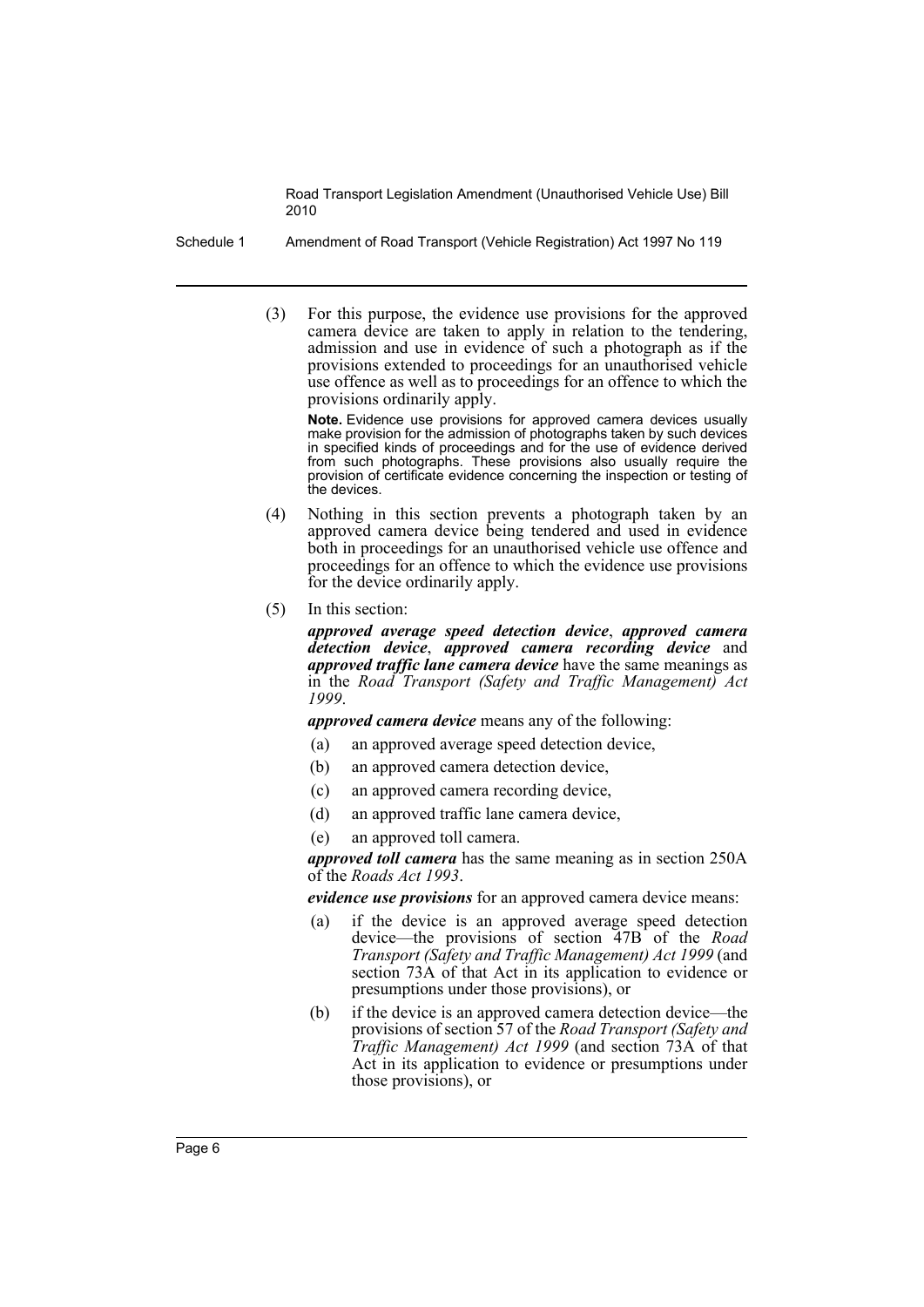Amendment of Road Transport (Vehicle Registration) Act 1997 No 119 Schedule 1

- (c) if the device is an approved camera recording device—the provisions of section 47 of the *Road Transport (Safety and Traffic Management) Act 1999* (and section 73A of that Act in its application to evidence or presumptions under those provisions), or
- (d) if the device is an approved traffic lane camera device the provisions of section 57B of the *Road Transport (Safety and Traffic Management) Act 1999* (and section 73A of that Act in its application to evidence or presumptions under those provisions), or
- (e) if the device is an approved toll camera—the provisions of section 250A of the *Roads Act 1993*.

#### **[7] Section 23A Registered operators**

Omit the section.

#### **[8] Schedule 3 Savings and transitional provisions**

Insert at the end of clause 1 (1):

*Road Transport Legislation Amendment (Unauthorised Vehicle Use) Act 2010*

#### **[9] Schedule 3**

Insert at the end of the Schedule (with appropriate Part and clause numbers):

### **Part Provisions consequent on enactment of Road Transport Legislation Amendment (Unauthorised Vehicle Use) Act 2010**

#### **Definition**

In this Part:

*amending Act* means the *Road Transport Legislation Amendment (Unauthorised Vehicle Use) Act 2010*.

#### **Application of section 22C**

Section 22C, as inserted by the amending Act, applies in relation to unauthorised vehicle use offences (within the meaning of that section) committed, or alleged to have been committed, after the commencement of that section.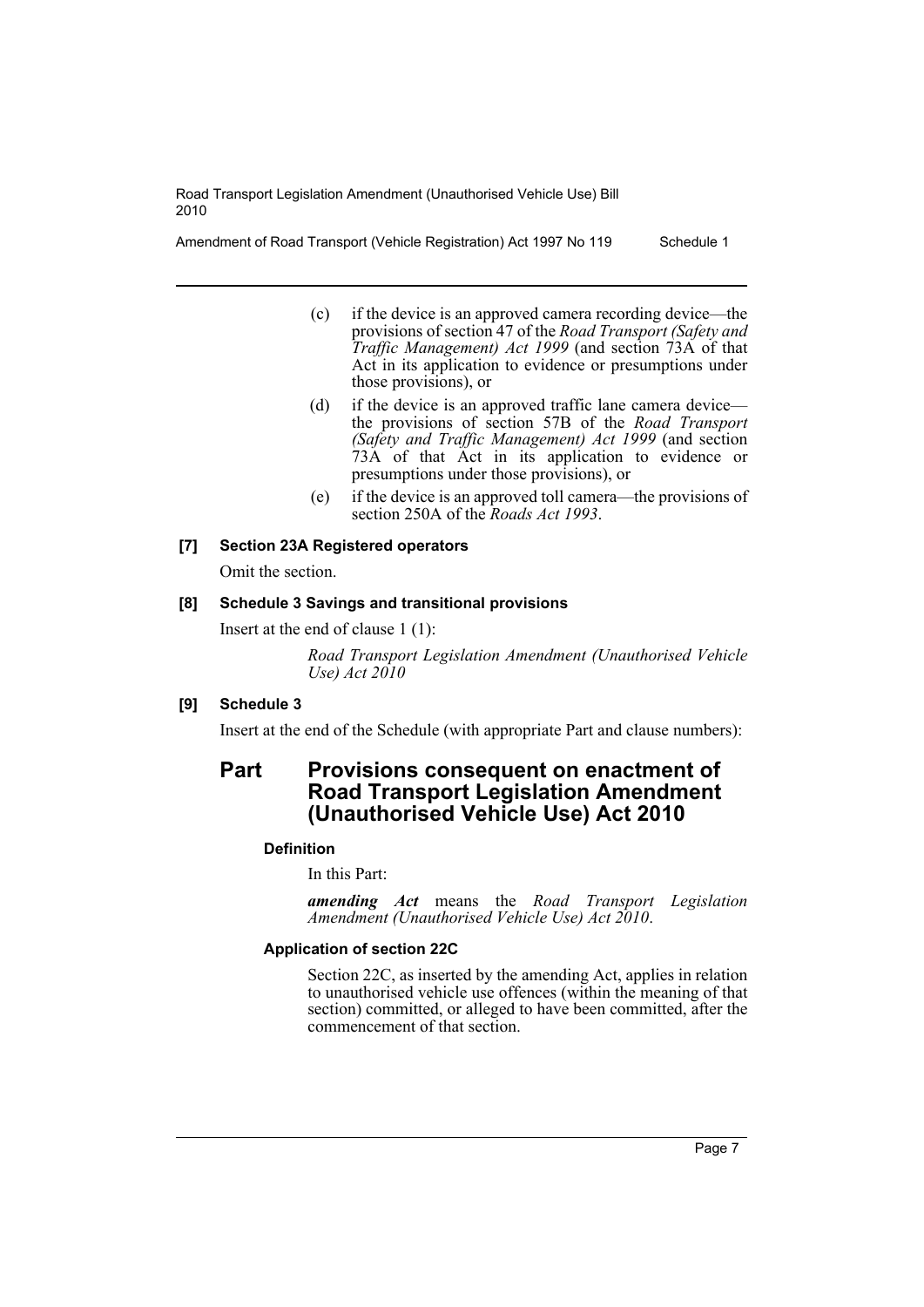Schedule 1 Amendment of Road Transport (Vehicle Registration) Act 1997 No 119

#### **Existing Register continues to have effect**

The Register of Registrable Vehicles maintained by the Authority under this Act immediately before the commencement of Schedule 1 [5] to the amending Act continues to be the Register of Registrable Vehicles for the purposes of this Act (as amended by the amending Act).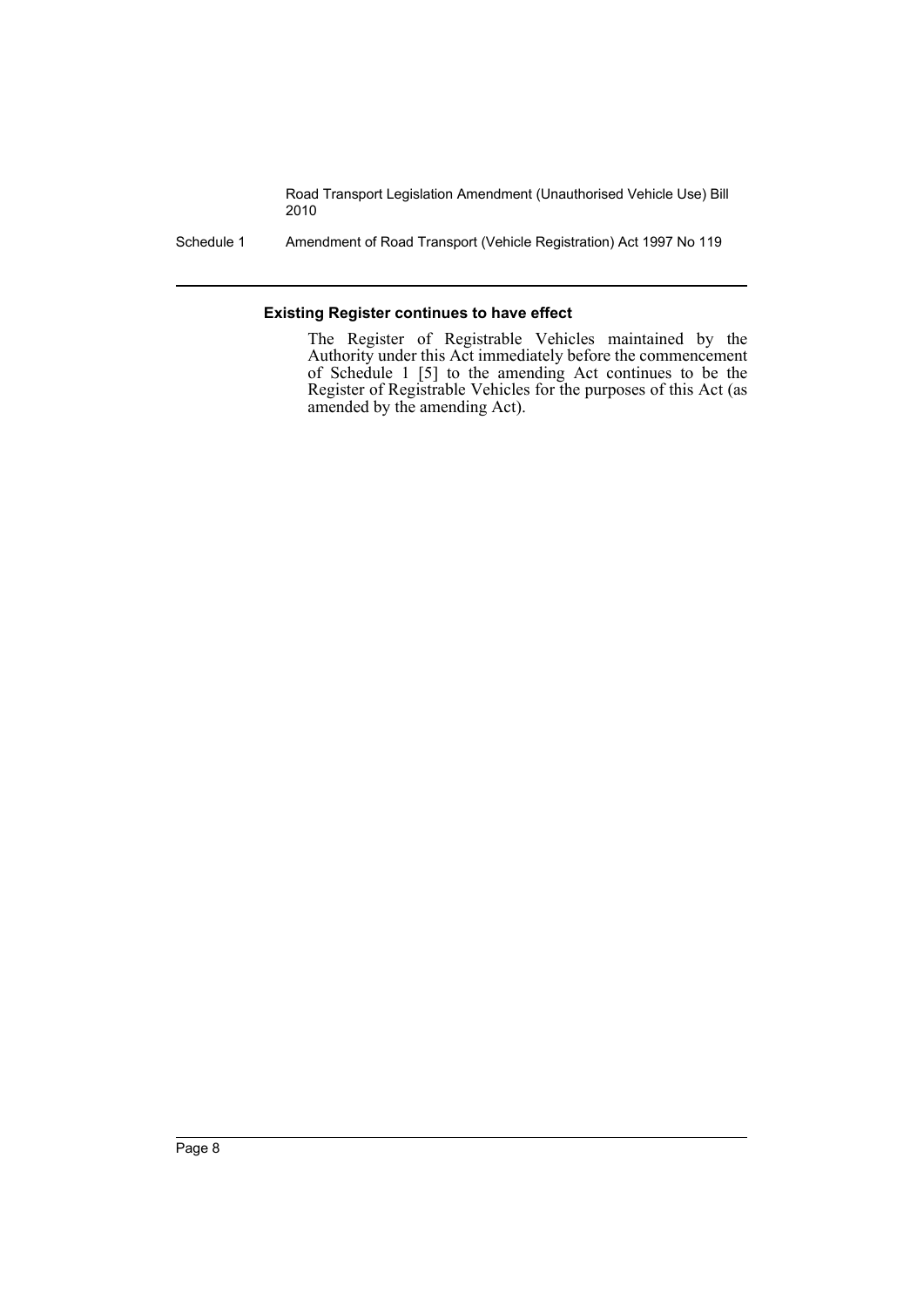Consequential amendment of other legislation Schedule 2 Schedule 2

### <span id="page-9-0"></span>**Schedule 2 Consequential amendment of other legislation**

#### **2.1 Road Transport (General) Act 2005 No 11**

**[1] Section 179 Liability of responsible person for vehicle for designated offences**

Insert at the end of paragraph (e) of the definition of *camera recorded offence* in section  $179(12)$ :

- , or
- (f) an unauthorised vehicle use offence in respect of which the penalty notice or the court attendance notice indicates that the offence was detected by an approved camera device (within the meaning of section 22C of the *Road Transport (Vehicle Registration) Act 1997*).

#### **[2] Section 179 (12)**

Insert in alphabetical order:

*unauthorised vehicle use offence* means an unauthorised vehicle use offence (within the meaning of section 22C of the *Road Transport (Vehicle Registration) Act 1997*), but does not include an offence where it is alleged that the offender merely caused, permitted or otherwise allowed a vehicle to be driven or used.

#### **2.2 Road Transport (Vehicle Registration) Regulation 2007**

#### **[1] Clause 7 Who may apply for registration?**

Omit clause 7 (2)–(4).

#### **[2] Clause 14 Maintenance of the Registers**

Omit "transitional vehicle (within the meaning of clause 7 (3))" from clause 14 (1) (a).

Insert instead "transitional registrable vehicle (within the meaning of section 10 of the Act)".

#### **[3] Clause 14 (1) (a1)**

Omit "clause 7 (3)". Insert instead "section 10 of the Act".